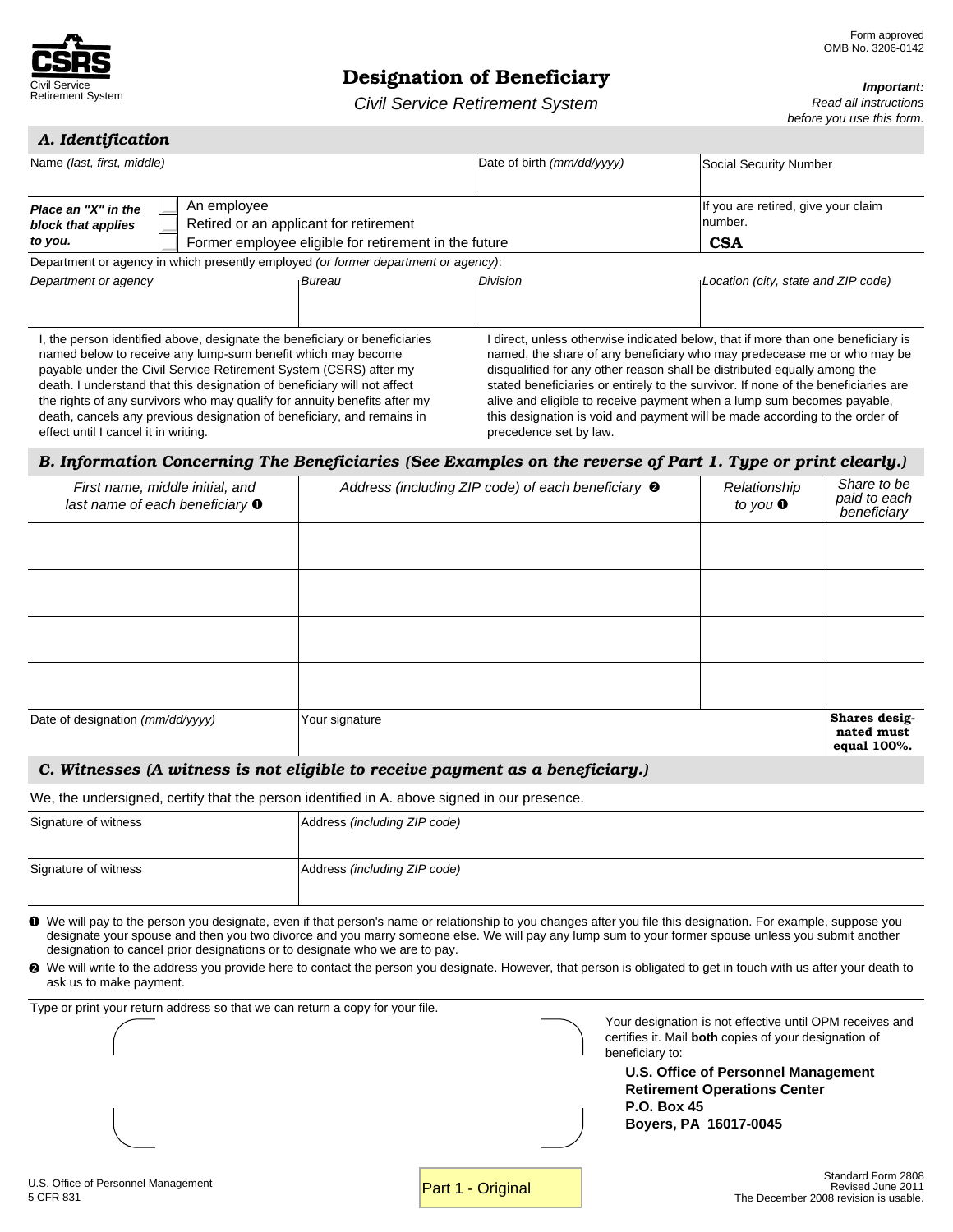**Important** - The filing of this form will completely cancel any Civil Service Retirement System Designation of Beneficiary you may have filed before this date. Be sure to name in this form all persons you wish to designate as beneficiaries of any lump sum payable at your death.

# *Examples*

#### **1. How to Designate One Beneficiary** *(Do not write names as M.E. Brown or as Mrs. John H. Brown. If you want to designate your estate as beneficiary, enter "My estate" as the name of the beneficiary.)*

| First name, middle initial, and<br>last name of each beneficiary | Address (including ZIP code) of each beneficiary | Relationship<br>to vou | Share to be<br>paid to each<br>beneficiary |
|------------------------------------------------------------------|--------------------------------------------------|------------------------|--------------------------------------------|
| Mary E. Brown                                                    | 214 Central Avenue<br>Muncie, IN 47303           | <b>Niece</b>           | $\bullet_{100}$ %                          |
|                                                                  |                                                  |                        |                                            |

### **2. How to Designate More Than One Beneficiary** *(Be sure that the shares to be paid to the several beneficiaries add up to 100 percent.)*

| First name, middle initial, and<br>last name of each beneficiary | Address (including ZIP code) of each beneficiary | Relationship<br>to you | Share to be<br>paid to each<br>beneficiary |
|------------------------------------------------------------------|--------------------------------------------------|------------------------|--------------------------------------------|
| Alice M. Long                                                    | 509 Canal Street<br>Red Bank, NJ 07701           | Aunt                   | $\bullet$ 25 %                             |
| Joseph P. Brady                                                  | 360 Williams Street<br>Red Bank, NJ 07701        | Nephew                 | $25 \frac{9}{6}$                           |
| Catherine L. Rowe                                                | 792 Broadway<br>Whiting, IN 46394                | Domestic<br>Partner    | $50^{96}$                                  |

#### **3. How to Designate A Contingency**

| First name, middle initial, and<br>last name of each beneficiary | Address (including ZIP code) of each beneficiary | Relationship<br>to vou | Share to be<br>paid to each<br>beneficiary |
|------------------------------------------------------------------|--------------------------------------------------|------------------------|--------------------------------------------|
| John M. Parrish, if living                                       | 810 West 180th Street<br>New York, NY 10033      | Father                 | $\bullet$ 100<br>$\%$                      |
| Otherwise to:<br>Susan A. Parrish                                | 810 West 180th Street<br>New York, NY 10033      | Sister                 | %<br>100                                   |
|                                                                  |                                                  |                        |                                            |

#### **4. How to Cancel and Effect Payment Under Order of Precedence** *(See back of duplicate)*

| First name, middle initial, and<br>last name of each beneficiary | Address (including ZIP code) of each beneficiary | Relationship<br>to vou | Share to be<br>paid to each<br>beneficiary |
|------------------------------------------------------------------|--------------------------------------------------|------------------------|--------------------------------------------|
| Cancel prior designations                                        |                                                  |                        |                                            |

 $\bullet$  "All" would also be acceptable.

• "One fourth," "one half," etc., would also be acceptable.